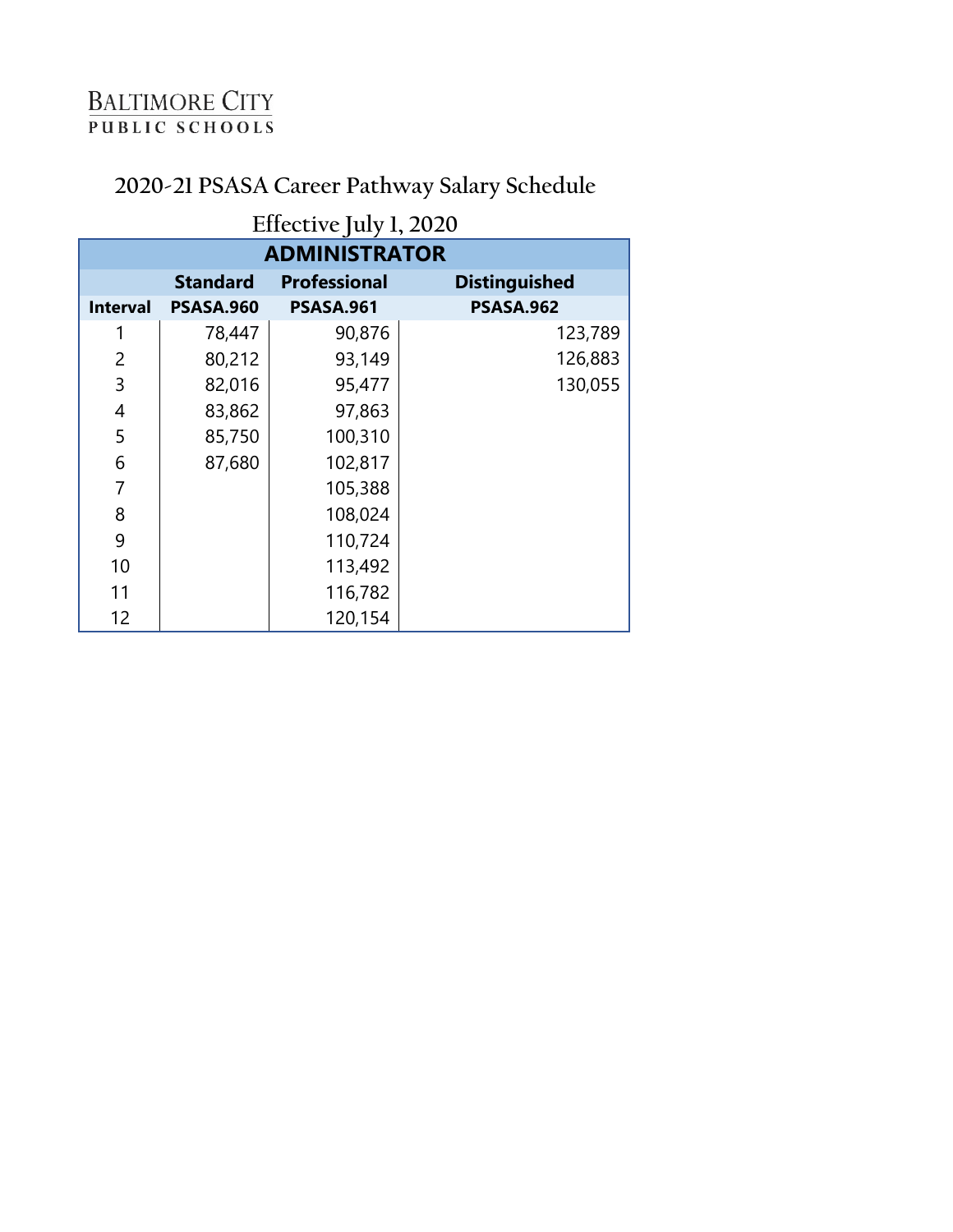| <b>PRINCIPAL</b> |                  |                     |                         |                      |
|------------------|------------------|---------------------|-------------------------|----------------------|
|                  | <b>Standard</b>  | <b>Professional</b> | <b>Transformational</b> | <b>Distinguished</b> |
| <b>Interval</b>  | <b>PSASA.940</b> | <b>PSASA.941</b>    | <b>PSASA.942</b>        | <b>PSASA.943</b>     |
| 1                | 110,214          | 119,343             | 153,557                 | 173,695              |
| $\overline{2}$   | 112,067          | 121,528             | 156,628                 | 177,169              |
| 3                | 113,955          | 123,759             | 159,761                 | 180,713              |
| 4                | 115,879          | 126,035             | 162,956                 |                      |
| 5                | 117,838          | 128,355             | 166,214                 |                      |
| 6                |                  | 130,722             |                         |                      |
| $\overline{7}$   |                  | 133,137             |                         |                      |
| 8                |                  | 135,600             |                         |                      |
| 9                |                  | 138,111             |                         |                      |
| 10               |                  | 140,674             |                         |                      |
| 11               |                  | 143,287             |                         |                      |
| 12               |                  | 145,953             |                         |                      |
| 13               |                  | 148,672             |                         |                      |
| 14               |                  | 151,447             |                         |                      |
| 15               |                  | 154,275             |                         |                      |

#### **2020-21 PSASA Career Pathway Salary Schedule Effective July 1, 2020**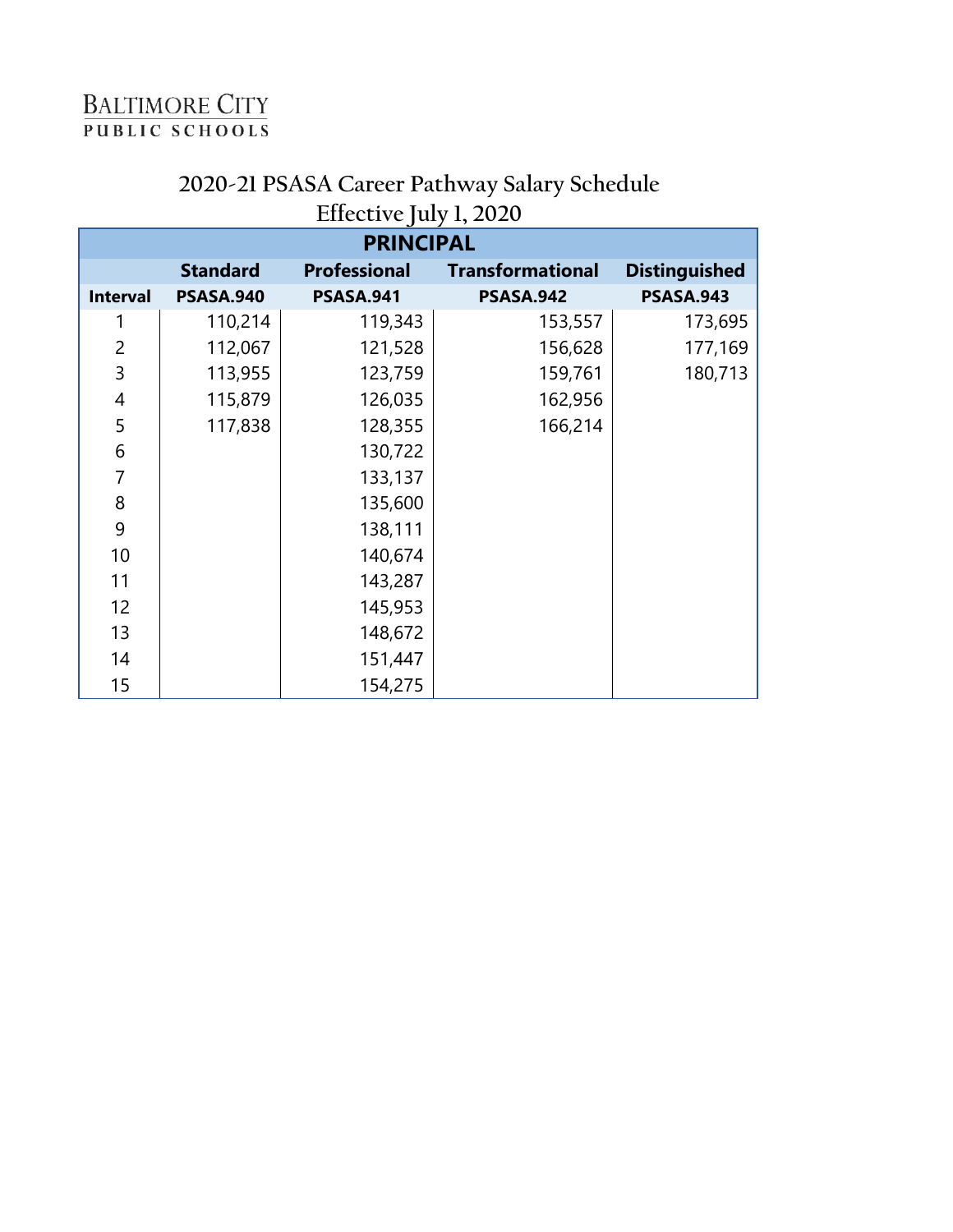### **2020-21 PSASA Career Pathway Salary Schedule Effective July 1, 2020**

|                            |                  | $J - 7 - 7$         |  |
|----------------------------|------------------|---------------------|--|
| <b>ASSISTANT PRINCIPAL</b> |                  |                     |  |
|                            | <b>Standard</b>  | <b>Professional</b> |  |
| <b>Interval</b>            | <b>PSASA.950</b> | <b>PSASA.951</b>    |  |
|                            | 85,045           | 97,779              |  |
| 2                          | 86,746           | 100,224             |  |
| 3                          | 88,481           | 102,729             |  |
| 4                          | 90,250           | 105,297             |  |
| 5                          | 92,056           | 107,930             |  |
| 6                          |                  | 110,628             |  |
| 7                          |                  | 113,396             |  |
| 8                          |                  | 116,230             |  |
| 9                          |                  | 119,136             |  |
| 10                         |                  | 122,115             |  |
| 11                         |                  | 125,167             |  |
| 12                         |                  | 127,670             |  |

Assistant Principal - Turnaround:

Assistant Principal Base + \$5,000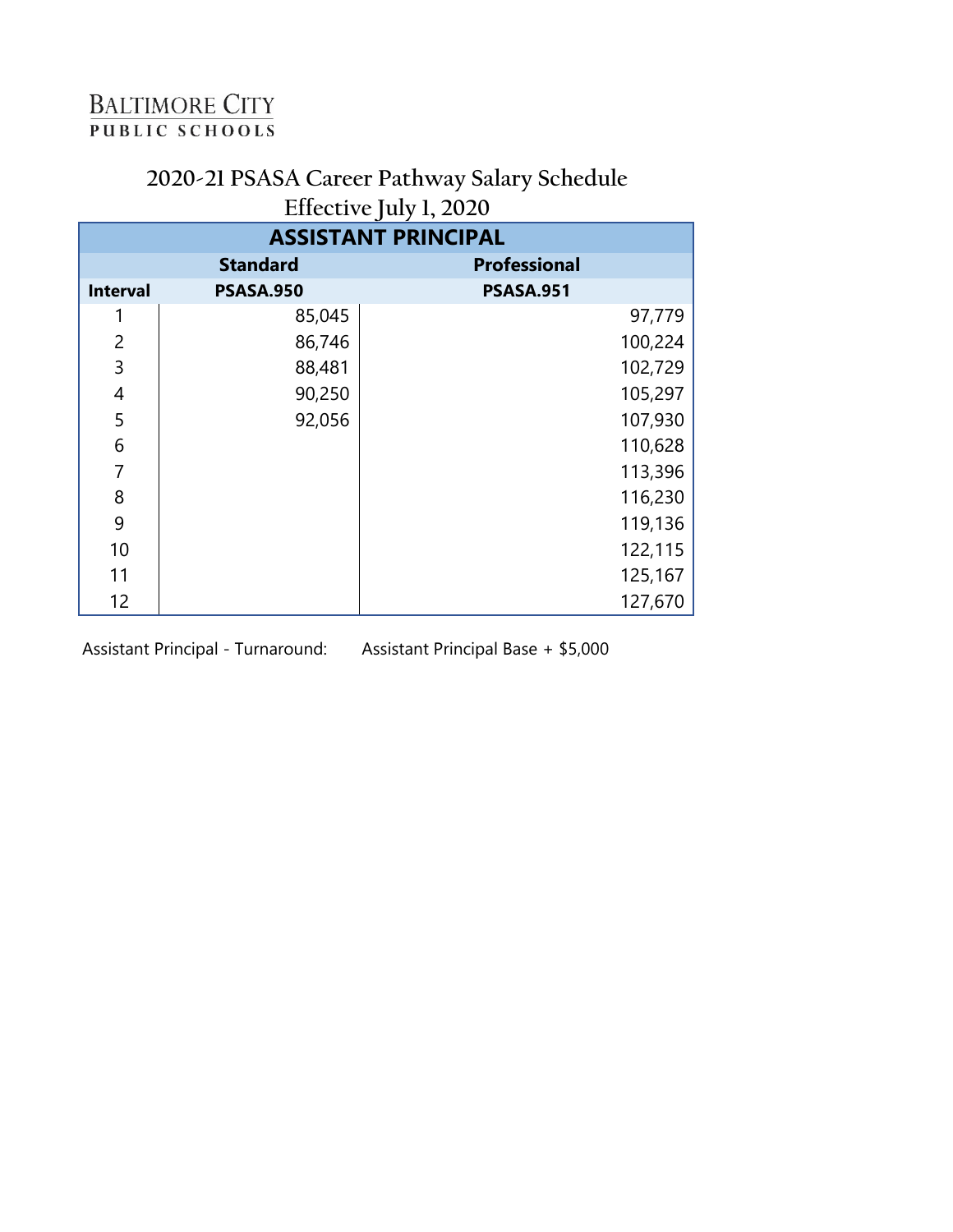#### **2020-21 PSASA Career Pathway Salary Schedule Effective July 1, 2020**

| <b>COORDINATOR</b> |                  |                     |                      |
|--------------------|------------------|---------------------|----------------------|
|                    | <b>Standard</b>  | <b>Professional</b> | <b>Distinguished</b> |
| <b>Interval</b>    | <b>PSASA.963</b> | <b>PSASA.964</b>    | <b>PSASA.965</b>     |
| 1                  | 84,094           | 96,525              | 129,437              |
| $\overline{2}$     | 85,860           | 98,795              | 132,531              |
| 3                  | 87,665           | 101,125             | 135,702              |
| 4                  | 89,510           | 103,511             |                      |
| 5                  | 91,398           | 105,957             |                      |
| 6                  | 93,327           | 108,466             |                      |
| 7                  |                  | 111,036             |                      |
| 8                  |                  | 113,671             |                      |
| 9                  |                  | 116,371             |                      |
| 10                 |                  | 119,140             |                      |
| 11                 |                  | 122,430             |                      |
| 12                 |                  | 125,801             |                      |